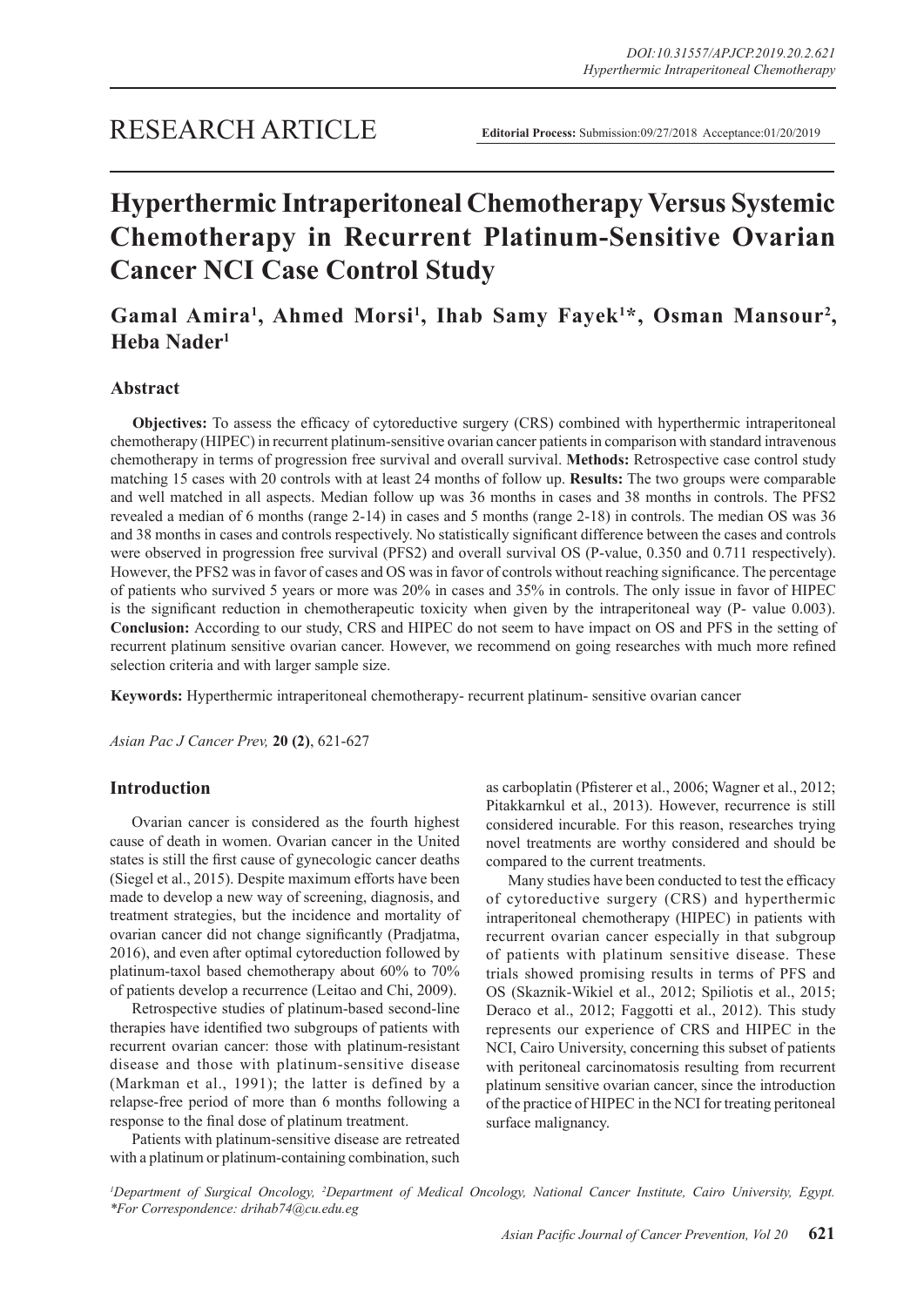# **Materials and Methods**

#### *Patients and Methods*

The study protocol was approved by the ethics committee of the National Cancer Institute, Cairo University. Informed consent was obtained from all patients.

Data of the patients were collected from patients' records at the NCI, by direct contact with the patients at the outpatient clinic, and by phone calls to the patients themselves or their relatives.

#### *Study groups*

The study included thirty five patients with relapsed platinum sensitive epithelial ovarian cancer treated at the NCI between 2011 and 2017.These patients are divided into cases and controls:

- Cases: are fifteen in number who were treated with CRS and HIPEC with cisplatin 100 mg/m2 at temperature 41-42◦c for 60 minutes after receiving at least four cycles of conventional carboplatin and taxol.

- Controls: are twenty in number who were treated with conventional chemotherapy carboplatin and taxol.

These patients had the following inclusion criteria; Patients aged between 20-70 years, with relapsed platinum sensitive epithelial ovarian cancer, whose recurrence was confined to the abdominal cavity, with no parenchymal liver deposits, with performance status  $(PS) \leq 2$ , (measured by the ECOG score).

Patients should have adequate respiratory, hepatic, cardiac, kidney function and bone marrow reserves, (normal chest X-rays or chest CT scans, (EF) 50% or more, normal liver enzymes, albumin level and serum creatinine. The adequacy of bone marrow reserves is defined as: HGB level 10mg /dl. or more,WBC 4,000 or more and platelet count not less than 150,000.

# *Exclusion Criteria*

Non-epithelial or borderline ovarian tumor, pregnancy or breastfeeding, patients with severe impairment of respiratory, hepatic, renal function or inadequate bone marrow, patients with bowel obstruction or patients with secondary or tertiary recurrence or already submitted to HIPEC or those who have already made the second or third line chemotherapy.

#### *Pretreatment evaluation*

All patients had complete history and physical examination, complete blood count, liver and kidney function tests, coagulation profile, CA125 level, echocardiography, chest x-ray, computarized tomography of the abdomen and pelvis. CT chest and PET scan (optional, for selected cases).

The PCI is a scoring system to the intra abdominal carcinomatosis. This was confirmed at a consensus conference held in Milan in 2006 (Esquivel et al., 2007). The greatest possible extent of tumor involvement in each region is assessed using the lesion size score (from 0 to 3). The maximum possible number of points is thus 39, and the lowest 0.

The crucial anatomical sites are defined as anatomical

sites where cancer becomes a systemic disease despite low PCI and at that point a palliative debulking without HIPEC is carried instead. These crucial anatomical sites where the liver parenchyma, the common bile duct, lymph nodes group involvement unrelated to the primary cancer and extensive mesenteric bowel involvement with the need for three or more resections. We adopted the completeness of cytoreduction score (CC), proposed by Sugarbaker: (CC-0 No residual tumor after cytoreduction; CC-1 < 2.5mm; CC-2 >2.5mm and <2.5cm; CC-3 residual nodules >2.5cm) (Sugarbaker, 2005). All cases in the study had CC score from 0-1.

#### *Grading systems of toxicity of chemotherapy*

In all cases and controls, the toxicity of chemotherapy was studied to compare the toxicity resulting from intraperitoneal chemotherapy versus toxicity from intravenous chemotherapy using WHO grading system.

#### *Statistical analysis*

Primary platinum free survival (PFS-1) was defined as the time elapsed between the end of primary treatment and first recurrence. The duration of secondary response (PFS-2) was defined as the time elapsed between HIPEC/other treatment (i.e. systemic chemotherapy) and secondary recurrence.The overall survival was defined as time at occurrence of the disease till date of death or date of last follow up. In this study PFS and OS were measured in months.

The cases and controls were followed up till the time of second recurrence, progression and death and censoring of patients was by documented death or date of last seen.

Recorded data were analyzed using the statistical package for social sciences, version 20.0 (SPSS Inc., Chicago, Illinois, USA). Quantitative data were expressed as mean± standard deviation (SD). Qualitative data were expressed as frequency and percentage.

Kaplan-Meier method and Log rank test were used to estimate and to compare survival distribution between groups, the Independent-samples t-test of significance was used when comparing between two means, Chi-square  $(x<sup>2</sup>)$  test of significance was used in order to compare proportions between two qualitative parameters. The confidence interval was set to 95% and the margin of error accepted was set to 5%. So, the p-value was considered significant if  $\leq 0.05$ , highly significant if  $\leq 0.001$  and  $p$ -value  $> 0.05$  was considered insignificant.

## **Results**

This study is a retrospective case control study of 35 patients with recurrent platinum-sensitive epithelial ovarian cancer treated at the National Cancer Institute, Cairo University between 2011 and 2017.

The aim of the study is to compare CRS and HIPEC to systemic chemotherapy in patients with recurrent platinum-sensitive epithelial ovarian cancer with end point progression free survival and overall survival.

The two groups were homogenously matched, in terms of age, clinicopathological status, CA125 elevation, pretreatment parameters and PCI.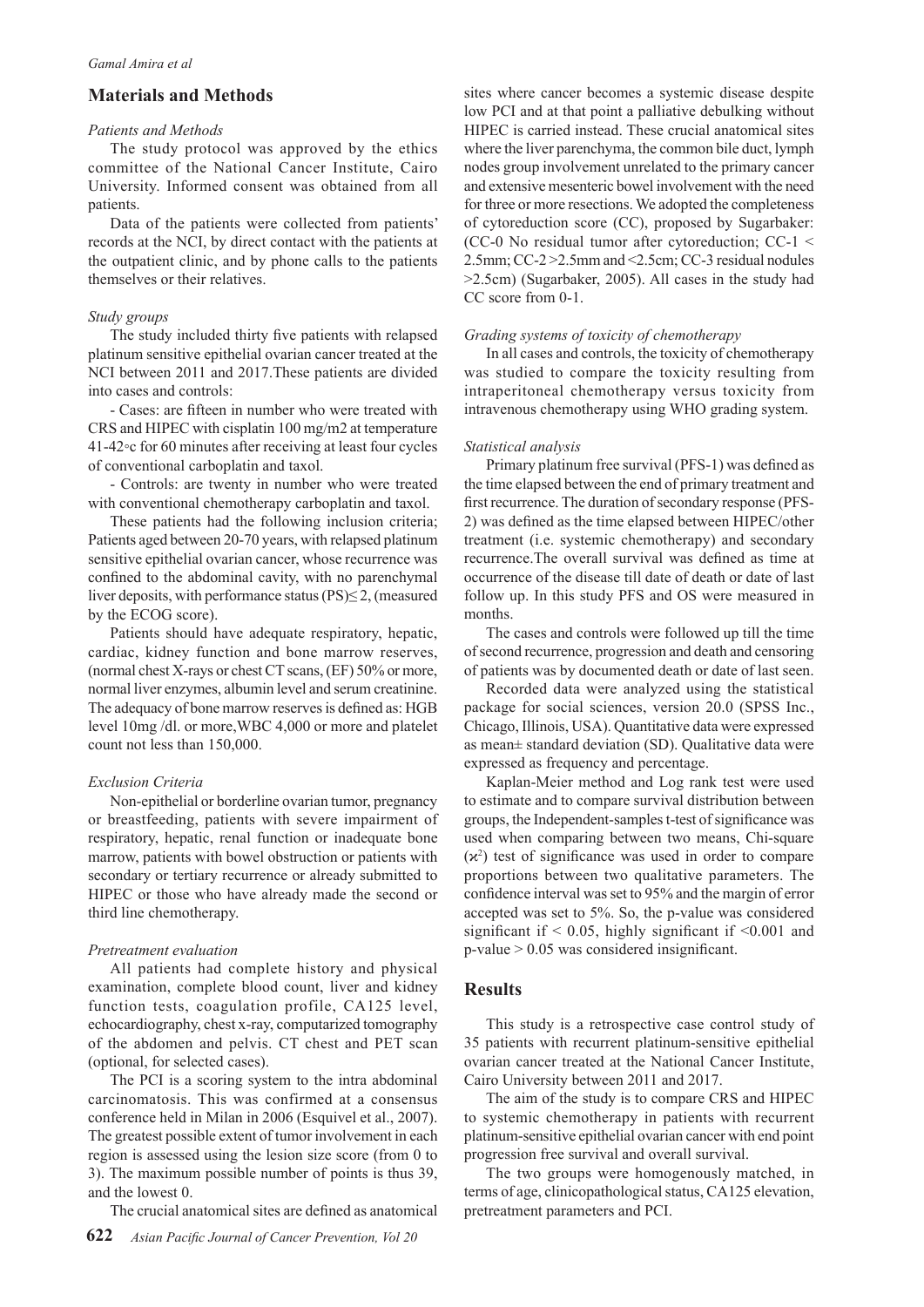The PFS1 showed a median of  $14 \pm 2.46$  SE for cases (95% CI 9.18 and 18.82 respectively). The median PFS1for controls was 11±2.15 SE (95%CI 6.79 and 15.21 respectively). There was no statistically significant difference between the two groups (p-value 0.769).

#### *Intraoperative Parameters*

Two thirds (66.6%) of the patients had multiple disease while one third (33.3%) of the patients had diffuse disease. No one had single site recurrence. Number of surgical procedures performed was 16, as one patient had burst abdomen and was explored and had tension suture. All patients (100%) had abdominal and pelvic peritonectomy, while 60% had either supra or infracolic omentectomy. Diaphragmatic stripping was performed in 5 patients (33.3%), while splenectomy and cholecystectomy in 40% of the patients. Bowel resection was done in 6 patients (40%), 4(26.6%) had single resection and 2 (13.3%) had two resections. Lymph nodes involvement occurred in 4 patients (26.6%), of which 3 had pelvic nodes only, while

Table 1. The Intraoperative Parameters of the Cases

| 100%                                | 15             | No      |
|-------------------------------------|----------------|---------|
| Type of recurrence                  |                |         |
| Single                              | $\theta$       | $0\%$   |
| Multiple                            | 10             | 66.60%  |
| Diffuse                             | 5              | 33.30%  |
| Site of recurrence                  |                |         |
| Lymph node involvement              | 4              | 26.60%  |
| Aortic only                         | $\theta$       | $0\%$   |
| Pelvic only                         | 3              | 20%     |
| Aortic/pelvic                       | 1              | 6.60%   |
| Intraparenchymal disease            |                |         |
| Splenic                             | $\overline{c}$ | 13.30%  |
| Hepatic                             | $\theta$       | $0\%$   |
| Ascites                             | 4              | 26.60%  |
| No of surgical procedures performed | 16             | 106.60% |
| Abdominal/pelvic peritonectomy      | 15             | 100%    |
| Diaphragmatic stripping             | 5              | 33.30%  |
| Aortic lymphadenectomy              | 1              | 6.60%   |
| Pelvic lymphadenectomy              | 4              | 26.60%  |
| <b>Bowel</b> resection              | 6              | 40%     |
| Single                              | 4              | 26.60%  |
| Multiple                            | 2              | 13.30%  |
| Splenectomy                         | 6              | 40%     |
| Cholecystectomy                     | 6              | 40%     |
| Appendectomy                        | 5              | 33.30%  |
| Omentectomy                         | 9              | 60%     |
| Supracolic                          | 7              | 46.60%  |
| Infracolic                          | 2              | 13.30%  |
| Chest tube insertion                | 3 (bilateral)  | 20%     |
| Iatrogenic injury                   | 5              | 33.30%  |
| Diaphragmatic tear                  | 3              | 20%     |
| Small bowel                         | 1              | 6.60%   |
| Urinary bladder                     | 1              | 6.60%   |

one had pelvic and aortic lymph node involvement. Chest tube was inserted in 3(20%) of the patients. Iatrogenic injury occurred in 5 patients (33.3%) 3 had diaphragmatic tear, one had small bowel injury and one had urinary bladder tear (Table 1).

#### *Postoperative morbidity and mortality*

Two patients (13.3%) out from 15 died in the early post operative period (severe haemorrhage in one patient and DIC in the other). The most common complications were attributed to chemotherapy toxicity (53.3%), followed by pulmonary complications (33.3% needed mechanical ventilation, 13.3% had chest infection). Wound infection represented the third most common complication and occurred in 3 patients (20%). All patients needed blood and plasma transfusion while one patient needed cryoprecipitate and another patient needed platelets (Table 2).

The duration of ICU admission ranged from 1-23 days with a mean of  $6.87\pm6.96$  SD. The overall hospital stay ranged from 4-30 days, with a mean of 14.33±7.55 SD. Two patients (13.3%) needed readmission to the ICU The most common type of toxicity in cases was hepato-toxicity as four out of the eight (50%) events were liver toxicity. Neurotoxicity didn't occur in cases. On the other hand neurotoxicity was the commonest type of toxicity in

Table 2. Mortality and Morbidity Events

| No                                 | 15             | 100%           |
|------------------------------------|----------------|----------------|
| Tansfusion                         | 15             | 100            |
| Blood                              | 15             | 100            |
| Plasma                             | 15             | 100            |
| Others(platelets, cryoprecipitate) | $\overline{2}$ | 13.30          |
| 30 days mortality                  | $\overline{2}$ | 13.30          |
| Post operative morbidity           |                |                |
| Haemorrhage                        | 1              | 6.60           |
| <b>DIC</b>                         | 1              | 6.60           |
| Pleural effusion (drained)         | $\mathbf{1}$   | 6.60           |
| Pneumonia                          | $\theta$       | $\theta$       |
| Chest infection                    | $\overline{c}$ | 13.30          |
| <b>ARDS</b>                        | $\overline{c}$ | 13.30          |
| Heart arrhythmia                   | $\theta$       | $\theta$       |
| Heart failure                      | 1              | 6.60           |
| DVT/pulmonary embolus              | $\theta$       | $\theta$       |
| Septicemia                         | $\theta$       | $\theta$       |
| Central venous line infection      | 1              | 6.60           |
| Abdominal collection               | 1              | 6.60           |
| Wound infection                    | 3              | 20             |
| Toxicity of chemotherapy           | 8              | 53.30          |
| <b>Bowel</b> obstruction           | $\theta$       | $\overline{0}$ |
| Fistula                            | $\theta$       | $\theta$       |
| Burst abdomen                      | 1              | 6.60           |
| Need for mechanical ventilation    | 5              | 33.30          |

DIC, disseminated intravenous coagulopathy; DVT, deep venous thrombosis; ARDS, adult respiratory distress syndrome.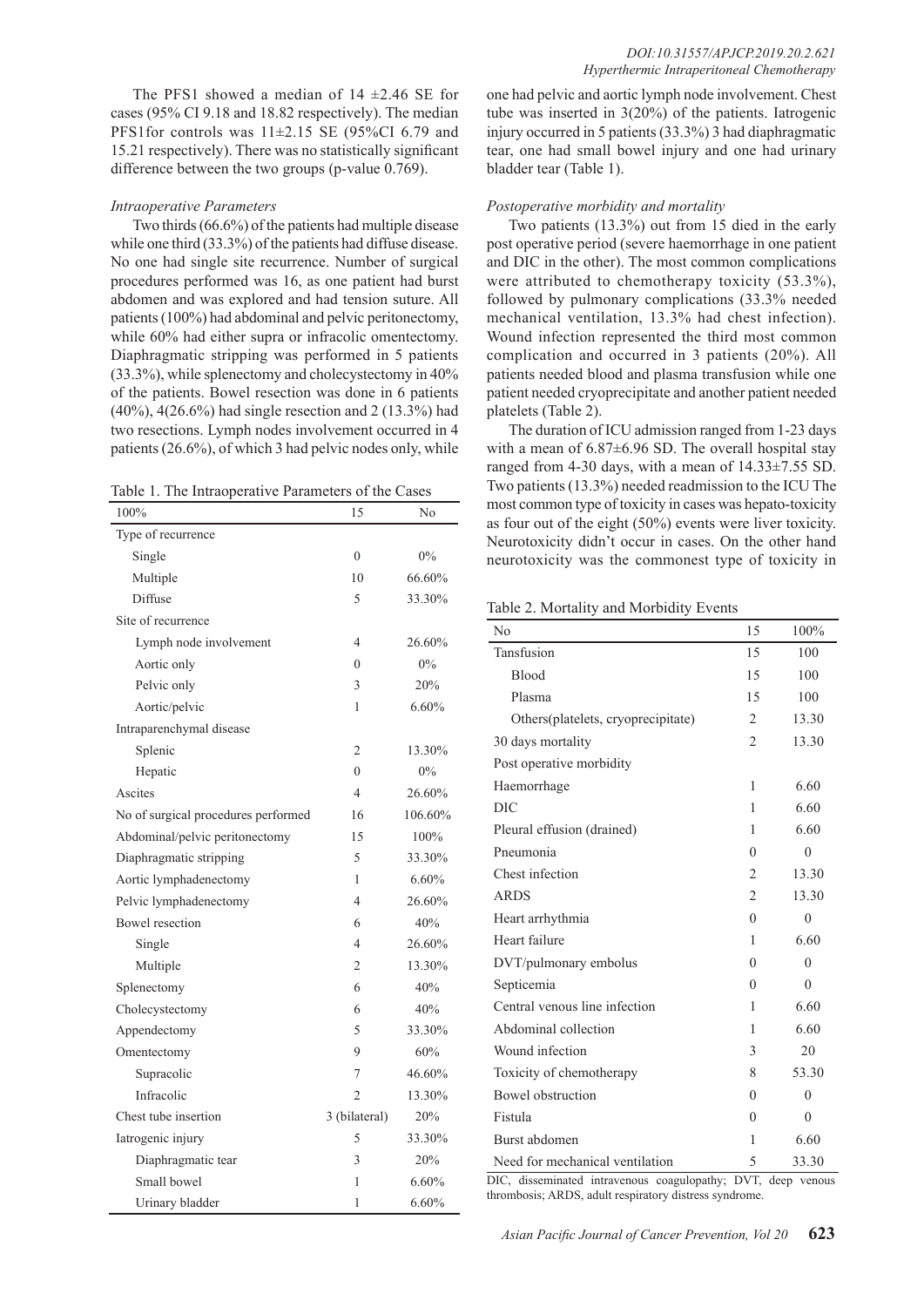

Figure 1. Comparison of PFS2 in Months in the Cases and Controls.

controls with nine events (39%) while no hepatic toxicity occurred in controls.

The percentage of each grade of toxicity in cases and controls were as follows: 8 (53.3%) patients of the cases experienced toxicity of chemotherapy of whom 4 (26.7%) had grade one toxicity, 2 (13.3%) had grade 2, 2 (13.3%) had grade 3 and 0% had grade 4 toxicity. On the other hand, all patients in controls had experienced toxicity of chemotherapy with 23 events in 20 patients 5 (25%), 10 (50%), 7 (35%) and 1 (5%) for grades 1,2,3 and 4 respectively. Statistically significant difference existed between the two groups in favor of the cases who received intraperitoneal chemotherapy versus the controls who received intravenous chemotherapy, with p-value 0.003

#### *Survival Evaluation*

The PFS2 (Figure 1) was measured in cases and showed a median of  $6 \pm 0.44$ SE, (CI 95%with 5.14-6.86) respectively), with a range of 2-14 months. The PFS2 was measured in controls with a median of  $5\pm0.64$  SE, (CI 95% with 3.75-6.25 respectively), with a range of 2-18. There was no statistically significant differences between cases and controls and p-value was 0.350.

The OS (Figure 2) was measured in cases and controls with a median of 36 months in cases (range 21-70) and 38 months in controls (range 24-72). No statistically significant difference was found between cases and controls in OS as P-value was 0.711.

## **Discussion**

Epithelial ovarian cancer (EOC) causes more deaths than any other malignancy affecting the female reproductive system. In up to 75% of the patients, the disease is diagnosed at an advanced stage, with peritoneal involvement or distant metastasis (International Federation of Gynecology and Obstetrics (FIGO) stage III to IV) (Sun et al., 2016).

Unfortunately, the majority of patients, up to 70%, who



Figure 2. Comparison of OS in Cases and Controls

present with advanced stages of disease, exhibit recurrent or persistent disease following primary treatment, despite extensive cytoreduction and six cycles of platinum based chemotherapy (Le Brun et al., 2014).

Optimal treatment of ovarian cancer has continued to be a vexing clinical dilemma, especially in the setting of recurrent disease. There has been no curative treatment for EOC peritoneal carcinomatosis. Repeated conventional chemotherapy alone or in combination with molecular targeting agents could improve survival and quality of life at the cost of considerable treatment-related adverse events (Yoshida et al., 2015).

Bristow et al., (2009) published a recent meta-analysis of nonrandomized cohorts of patients treated with secondary surgery for an ovarian cancer relapse. Authors showed that the proportion of patients with complete cytoreductive surgery was independently associated with the best overall postrecurrence survival rate. As in front-line treatment, the surgical objective of secondary cytoreduction should be the resection of all macroscopic disease with no gross residual.

Relapse appears mainly as a peritoneal carcinomatosis. Taking into account this intraperitoneal (IP) pathway of widespread, intraperitoneal chemotherapy is an obvious option of treatment to consider. In a recent feasibility study of IP chemotherapy for ovarian cancer relapse, authors stated on its feasibility, with a high completion rate and encouraging survival rates, with a mean overall survival of 51 months (Skaznik-Wikiel et al., 2012).

This study is the experience of the NCI in the recurrent ovarian cancer. Strict criteria for cases and controls selection was achieved. The age was between 20 and 70 years. The PFS1 was 6 months or more to insure platinum senistivity. Patients with parenchymal liver diseases were excluded, together with patients with lymph node metastases beyond the groups of the primary tumor.

The completion of cytoreduction was achieved to CC0-CC1. In cases, patients who needed more than two bowel resections were also excluded. The PCI was calculated for all cases using conventional imaging.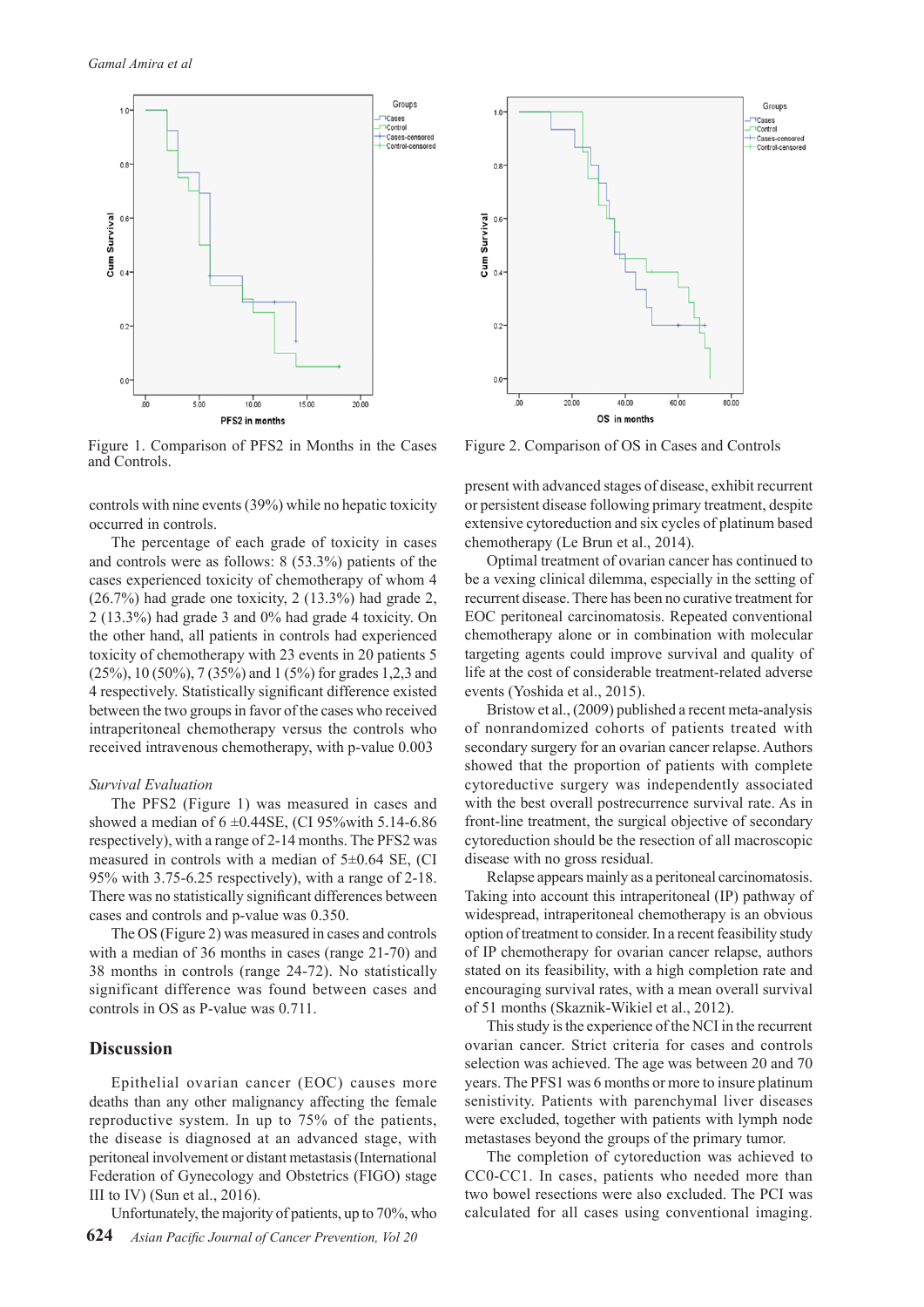All cases had  $PCI \leq 20$  preoperatively, however, on laparotomy 9 patients out of 15 were upgraded and of which 6 reached a score more than 20. Sugarbaker suggested that favorable outcomes were achieved with  $PCI \leq 20$  (Sugarbaker, 2005). However, in our study this cut off point of PCI score at 20 or less was not adopted, and any score more than 20 was included provided CC0-1 was achieved.

The mean PCI of cases was 18.20±6.96 ranging from 6-27. Similar to our study many studies with variable designs did not adopt a PCI 20 or less in inclusion criteria. Sun et al., in his study included 46 patients with median PCI of 20 (7-39) (Sun et al., 2016). Barkin et al., (2012) in his study revealed PCI ranging from 1-30 in a total of 246 patients of relapsed ovarian cancer. Deraco et al., (2012) in his multi-institutional study, reported a PCI 15.2 (4-30).

The twenty patients of controls were carefully matched to the cases in order to minimize bias and to draw careful conclusions of the efficacy of the treatment. No statistical significant differences between the two groups in age, clinicopathological aspects, CA125 elevation, pretreatment parameters, PS and PFS1.

The PCI was calculated in cases and controls. There was a statistically significant difference between cases and controls in favor of the cases (p-value 0.048). This meant that the cases had higher PCI score that may affect the homogenousity of the two groups. However, the PCI of cases was calculated after the surgery with maximal degree of accuracy in comparison to controls in which PCI depended on radiological findings (CT scan and PET/CT). As the controls were never explored there was no way to accurately calculate the PCI as in cases.

In clinical staging of the PCI, the accuracy, specifity and sensitivity of the procedure appear different in the current scientific literature depending on the size of the peritoneal lesions. For lesions larger than 5 cm, the specificity of the CT scan in all the abdominal regions is 100% with a sensitivity of 94%. For lesions smaller than 5cm, sensitivity ranges from 88% with a specificity of 60% to a sensitivity of 11%. The CT has a lower sensitivity in the small intestine  $(8\% - 17\%)$  and it is 11% for lesions larger than 5 mm and smaller than 5cm (Suidan et al., 2014). Consequently, the clinical PCI is significantly underestimated for small lesion and miliary dissemination, with an incidence of false-negatives for the small intestine and mesentery of 35% (Level 1 evidence) (Rivard et al., 2014). PET/ CT reaches up to 70% sensitivity and up to 100%preoperative specificity for stage 2 and 3 disease but under values lesions of nodules smaller than 5mm in all quadrants (level 2 evidence) (Rubini et al., 2014).

These level 1 and 2 evidence regarding the underestimation of the conventional radiology for the PCI scores were replicated in this study. By calculating the PCI of cases before surgery based on radiology and after surgery, the PCI was upgraded in 9 (60%) out of 15 cases and under graded in 1 patient. The calculated preoperative PCI in cases was compared to that of controls with no statistically significant difference between the two groups (p-value 0.156).

All patients were followed for at least 24 months. The median follow up period was 36 in cases and 38 in

#### *DOI:10.31557/APJCP.2019.20.2.621 Hyperthermic Intraperitoneal Chemotherapy*

controls. All patients relapsed during the follow up period.

The PFS2 revealed a median of 6 months (range 2-14) in cases and 5 months (range 2-18) in controls. The median OS was 36 and 38 months in cases and controls respectively. No statistically significant difference between the cases and controls were observed in PFS2 and OS (P-value, 0.350 and 0.711 respectively). However, the PFS2 was in favor of cases and OS was in favor of controls without reaching significance. The percentage of patients who survived 5 years or more was 20% in cases and 35% in controls.

Faggotti et al., (2012) matched thirty patients with recurrent platinum sensitive ovarian cancer underwent CRS and HIPEC, Oxaliplatin  $(OXA)$  460 mg/m<sup>2</sup> at the temperature of 41.5°C (cases) to thirty seven patients who had either systemic chemotherapy or CRS without HIPEC. The median PFS1 was 20 and 22 months for cases and controls respectively. After at least 24 months of follow up, The median duration of secondary response (PFI-2) was 26 months in the Cases (range 5–73) with respect to 15 months (range 4–58) in the Controls (p=0.004). Moreover, the Cases survived longer than the Controls, with a 2 and 5 year overall survival after treatment of 96.7% and 68.4% vs.  $68.4\%$  and  $42.7\%$  months, respectively ( $p=0.017$ ).

These differences between Faggotti' s study and our study is attributed to more selection criteria in the former study, ( more patients had single site recurrent, no patients had ascites, PS was 0-1).

In the 1st Evidence-based Italian consensus conference on CRS and HIPEC for peritoneal carcinomatosis from ovarian cancer which was held in 2015 and published in 2017, the panel adopted the DESKTOP scores for prediction of completion of cytoreduction (PS 0-1, absence of residual tumor from the primary surgery and absence of ascites). This tool score predicts complete cytoreduction in 76% of the patients undergoing cytoreductive surgery (Cavaliere et al., 2017). The Faggotti's study adopted 2 criteria of the DESKTOP score (PS 0-1 and absence of ascites). This may explain the different of results between the two studies.

In an 8-year period, Spiliotis et al.,randomized 120 women with advanced ovarian cancer (FIGO IIIc and IV) who experienced disease recurrence into two groups. Group A comprised 60 patients treated with CRS followed by HIPEC and then systemic chemotherapy. Group B comprised 60 patients treated with CRS only and systemic chemotherapy.

The mean survival for group A was 26.7 versus 13.4 months in group B (p-value 0.006). Three-year survival was 75 % for group A versus 18 % for group B (p-value 0.01).

In the HIPEC group, the mean survival was not different between patients with platinum-resistant disease versus platinum-sensitive disease (26.6 vs. 26.8 months). On the other hand, in the non-HIPEC group, there was a statistically significant difference between platinum-sensitive versus platinum-resistant disease (15.2 vs. 10.2 months, p-value 0.002). Complete cytoreduction was associated with PCI score of 15 or less appeared also to have longer survival. The authors concluded that the use of HIPEC along with the extent of the disease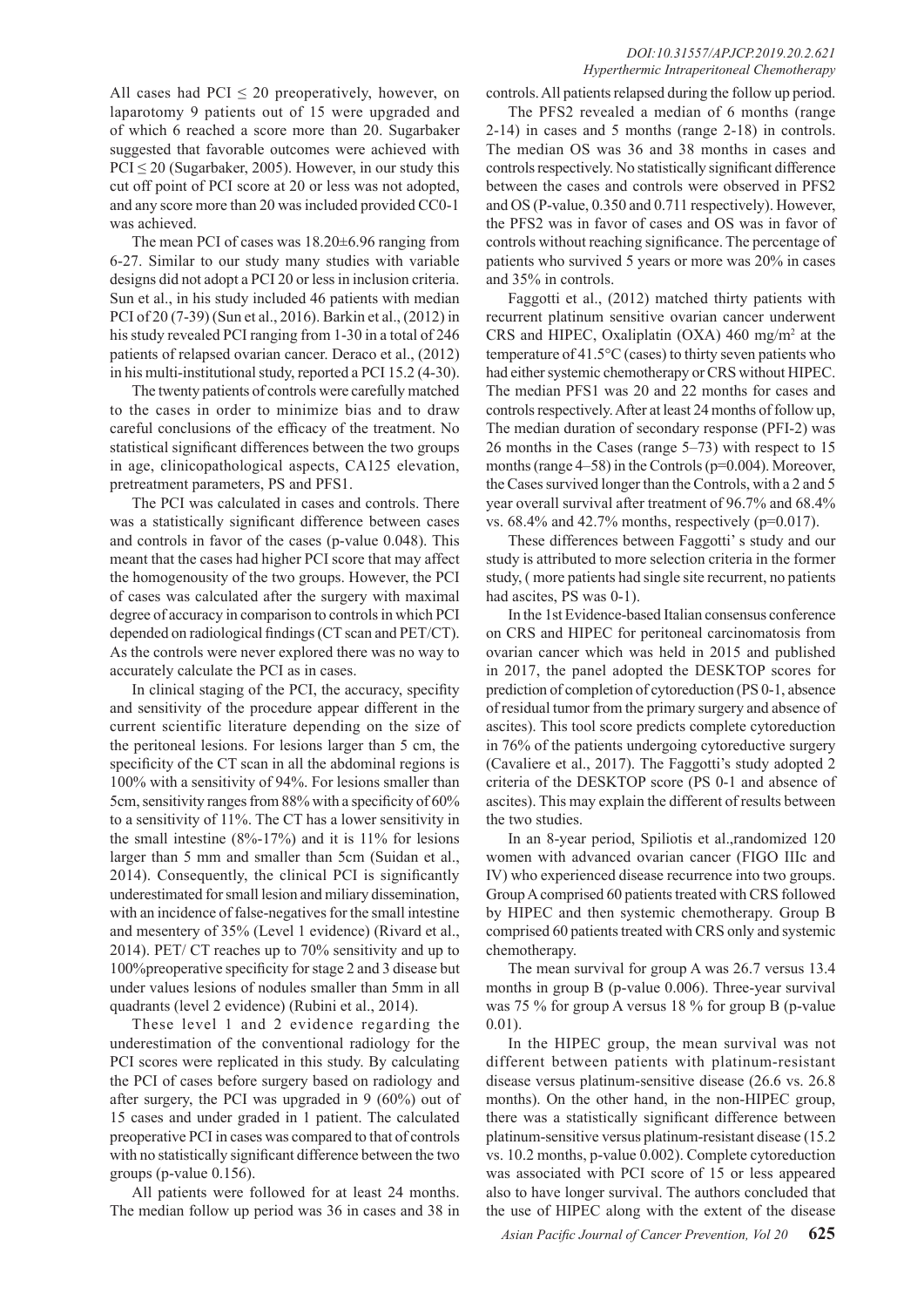#### *Gamal Amira et al*

and the extent of cytoreduction play an important role in the survival of patients with recurrence in an initially advanced ovarian cancer (Spiliotis et al., 2015).

In Spiliotis ' study, there was a statistically significant difference in OS of both groups in favor of the HIPEC group which was failed to be proven in our study. However the mean OS in cases and controls were 26.7 and 13.4 respectively, while in our study the median were 36 and 38 respectively. This can be explained by the fact that Spiliotis ' study included stage 3,4 patients with platinum sensitive and platinum resistant recurrence.

In the 1st Evidence-based Italian consensus conference mentioned before the panel declared that the rate of complications reported in maximal CRS with HIPEC in primitive or relapse OC are varied ranged between 0% and 65.2% (Cavaliere et al., 2017) and these data are level 1 evidence. The major complications in our study reached 46.5% matching the rate mentioned in this consensus.

The most common surgery related complications included anastomotic leakage, intestinal perforation, intraperitoneal hemorrhage and abdominal evisceration (Cavaliere et al., 2017). In our study no patient had anastomotic leakage, one patient had iatrogenic small intestinal tear (6.6%), one had intraabdominal hemorrhage (6.6%), and one had abdominal evisceration (6.6%).

A recent study published in the British Journal Of Cancer has proven that during the 90 minutes of HIPEC, the hematic dosage toxicity threshold is never exceeded, even when the dual intraperitoneal drug is administered (cisplatin and paclitaxel) (Ansaloni et al., 2015). These data are replicated in our study as only one case (6.6%) experienced hematological toxicity thrombocytopenia, and it was grade I toxicity which meant that the platelet level ranged from 75,000-99,000.

Regarding the overall toxicity from chemotherapy there was significant difference between cases and controls in the rate of chemotherapeutic toxicity in favor of cases. In cases 53.3% had toxicity versus 100% in controls. (p-value 0.003).

In a recent review focused on the last ten years of scientific literature and refered to 143 publications involving 1450 patients with ovarian cancer treated with HIPEC, a total of 493 of them received hyperthermic chemotherapy as a primary treatment while 957 received it following a relapse. Among this, 499 patients from 8 studies had homogenous clinical characteristics and represented the most homogenous population, on which conclusions can be drawn with a higher level of interest. In this population,the median overall survival was 37.3 months (range 27-78), the median disease free survival is 14.4 months (range 12-30), and the median 5 year OS 40% (range 28-71) (Chiva and Gonzalez-Martin, 2015).

In our study the median OS was 36months, the median disease free survival was 6 months and 5years OS was 20%. The Italian consensus mentioned before adopted this review considering it level 2 evidence (Cavaliere et al., 2017).

Limitations of this study were in the retrospective nonrandomized design of the trial and in the limited number of patients, but the close matching between cases and controls should theoretically assure the quality of data.

In conclusion, according to our study, CRS and HIPEC does not seem to have impact on OS and PFS in the the setting of recurrent platinum sensitive ovarian cancer. The only issue in favor of HIPEC is the significant reduction in chemotherapeutic toxicity when given by the intraperitoneal way (p-0.003).

As the selection criteria of the patients candidate for CRS and HIPEC are evolving, we recommend on going researches with much more refined selection criteria and with larger sample size.

# **References**

- Ansaloni L, Coccolini F, Morosi L, et al (2015). Pharmacokinetis of concomitant cisplati and paclitaxel administered by hyperthermic intraperitoneal chemotherapy to patints with peritoneal carcinomatosis from epithelial ovarian cancer. *Br J Cancer*, **112**, 306-12.
- Bakrin N, Cotte E, Golfier F, et al (2012). Cytoreductive surgery and hyperthermic intraperitoneal chemotherapy (HIPEC) for persistent and recurrent advanced ovarian carcinoma: a multicenter, prospective study of 246 patients. *Ann Surg Oncol*, **19**, 4052-8.
- Bristow RE, Puri I, Chi DS (2009). Cytoreductive surgery for recurrent ovarian cancer: a meta-analysis. *Gynecol Oncol*, **112**, 265-74.
- Cavaliere D, Cirocchi R, Coccolini F, et al (2017). 1st evidence-based Italian consensus conference on cytoreductive surgery and hyperthermic intraperitoneal chemotherapy for peritoneal carcinosis from ovarian cancer. *Tumori J*, **103**, 525-36.
- Chiva LM, Gonzalez-Marti A (2015). A critial appraisal of hyperthermic intraperitoneal chemotherapy (HIPEC) in the treatment of advanced and recurrent ovarian cancer. *Gynecol Oncol*, **136**, 130-5.
- Deraco M, Virzı` S, Raspagliesi F, et al (2012). Secondary cytoreductive surgery and hyperthermic intraperitoneal chemotherapy for recurrent epithelial ovarian cancer: a multi-institutional study. *BJOG*, **119**, 800-9.
- Esquivel J, Sticca R, Sugarbaker P, et al (2007). Cytoreductive surgery and hyperthermic intraperitoneal chemotherapy in the management of peritoneal surface malignancies of colonic origin: a consensus statement. *Ann Surg Oncol*, **14**, 128-33.
- Leitao Jr MM, Chi DS (2009). Surgical management of recurrent ovarian cancer. *Semin Oncol*, **36**, 106-11.
- Markman M, Rothman R, Hakes T, et al (1991). Second-line platinum therapy in patients with ovarian cancer previously treated with cisplatin. *J Clin Oncol*, **9**, 389-93.
- Pfisterer J, Plante M, Vergote I, et al (2006): Gemcitabine plus carboplatin compared with carboplatin in patients with platinum-sensitive recurrent ovarian cancer: an intergroup trial of the AGO-OVAR, the NCIC CTG, and the EORTC GCG. *J Clin Oncol*, **24**, 4699-707.
- Pitakkarnkul S, Tangjitgamol S, Srijaipracharoen S, et al (2013). Treatment outcomes of paclitaxel for refractory or recurrent epithelial ovarian cancer patients in Thailand. *Asian Pac J Cancer Prev*, **14**, 2421-7.
- Pradjatma H (2016): Impact of preoperative serum levels of CA125 on epithelial ovarian cancer survival. *Asian Pac J Cancer Prev*, **17**, 1881-6.
- Rivard JD, Temple WJ, McConnell YJ, Sultan H, Mack LA (2014). Preoperatie computed tomography does not predict resectability in peritoneal carcinomatosis. *Am J Surg*, **207**, 760-4.
- Rubini G, Altii C, Notaristefano A, et al (2014). Role of